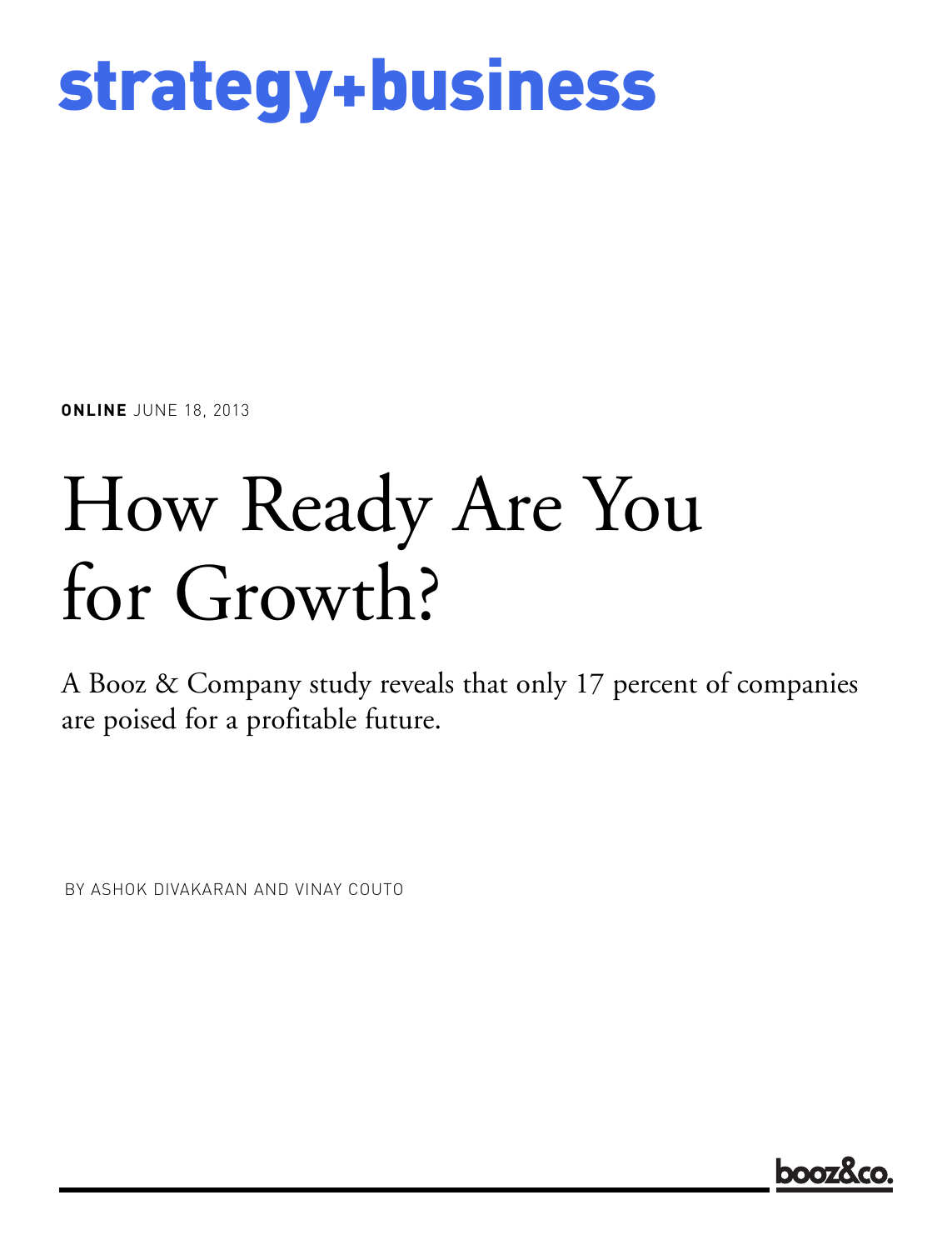# How Ready Are You for Growth?

A Booz & Company study reveals that only 17 percent of companies are poised for a profitable future.

**by Ashok Divakaran and Vinay Couto**

Since the economic crisis, many companies have<br>been trying to figure out the best way to reposi-<br>tion themselves for greater performance and been trying to figure out the best way to reposition themselves for greater performance and success in the future. Clearly the answer involves some combination of growth strategy and cost management. Over the past several years, working in a variety of industries, we have seen firsthand that companies that do three things together seem to be better positioned for a sustainable return to high performance. First, they create clarity and coherence in their strategy, articulating the differentiating capabilities that they will need to win in the marketplace. Second, they put in place an optimized cost structure and approach to capital allocation, with continual investment in the capabilities critical to success, while proactively cutting costs in less-critical areas to fund these investments. Third, they build supportive organizations. They redesign their structures, incentives, decision rights, skill sets, and other organizational and cultural elements to more closely align their behavior to their strategy, and to harness the collective actions of their people.

We call this the *Fit for Growth*\* approach, because it builds competitive muscle while cutting the corporate fat that weighs a company down. At companies that use

this approach, cost actions are proactive and strategic (as opposed to reactive and tactical), freeing up funds to be reinvested in those parts of the business that are most important for growth (*see Exhibit 1, page 2*). At the same time, an organizational fabric is put in place that guides employees to do the right things day in and day out, thus helping the entire enterprise build and sustain competitive advantage (see "Is Your Company Fit for Growth?" by Deniz Caglar, Jaya Pandrangi, and John Plansky, *s+b,* Summer 2012).

In order to test this hypothesis, we created a quantitative metric—the *Fit for Growth* Index—that is built on these three elements (see "Calculating the *Fit for Growth* Index," page 3). We then analyzed almost 200 companies headquartered in Europe and North America, selected from a wide range of industries. Most of these companies are active in markets around the world. We calculated an index score for each of these sample companies, based on an analysis of their basic business attributes (for example, their portfolio of products and presence in critical markets), and key actions that they had undertaken over a 24-month period to improve performance.

Finally, we compared the index values for each

*<sup>\*</sup>Fit for Growth* is a registered service mark of Booz & Company Inc. in the United States.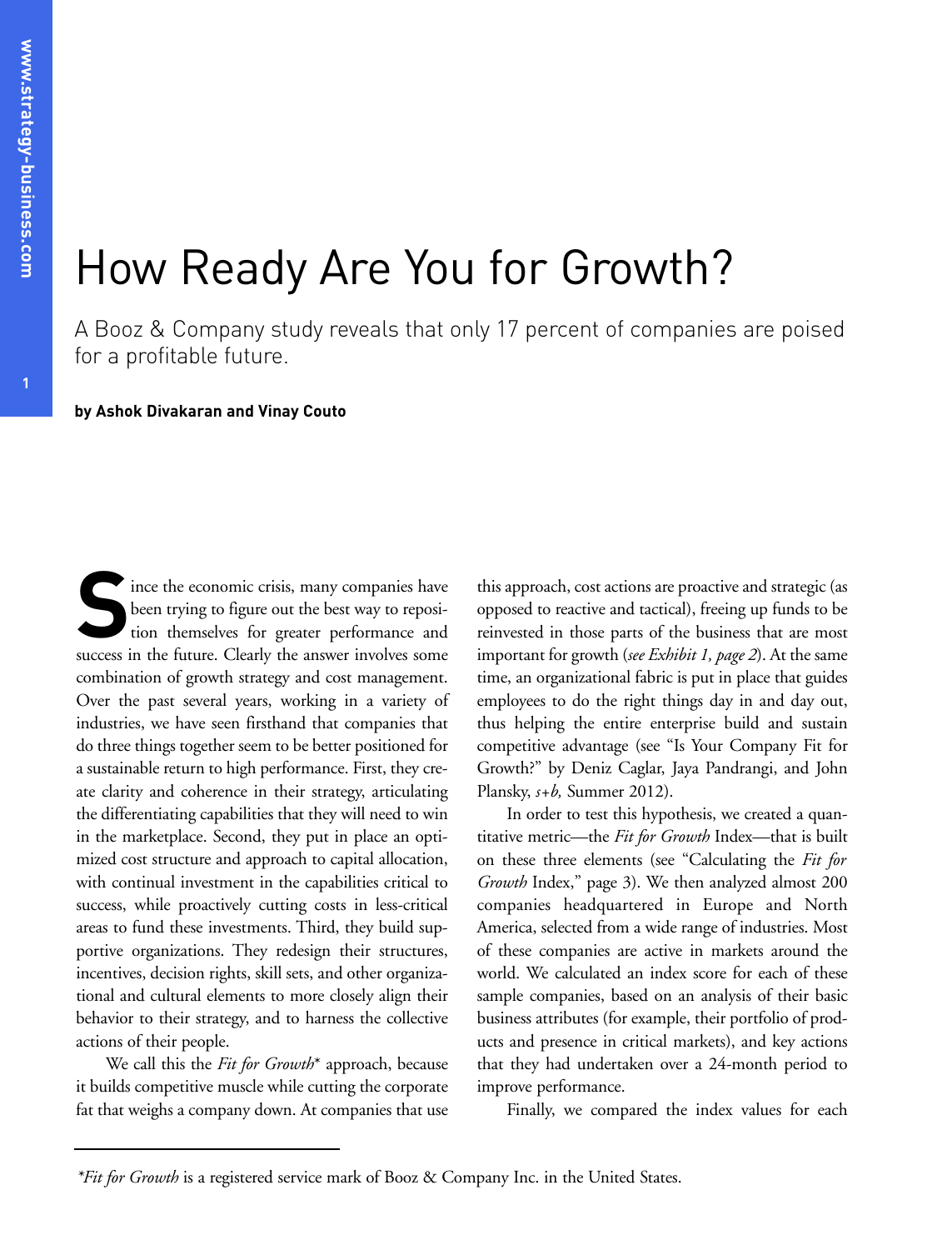#### **Ashok Divakaran**

*ashok.divakaran@booz.com* is a partner with Booz & Company based in Chicago. He specializes in strategydriven transformation for product- and innovation-based companies.

#### **Vinay Couto**

company with its total shareholder return (TSR) over the same period. By itself, the index provides a simple yet comprehensive check on a company's readiness to grow. When combined with TSR data, it provides a

*vinay.couto@booz.com* is a senior partner with Booz & Company based in Chicago. He is the global leader of the firm's organization, change, and leadership practice, focusing on global organization restructuring and turnaround programs in the automotive, consumer packaged goods, and retail industries.

Also contributing to this article were Booz & Company principal Jitendra Chhikara, senior associate Ritesh Sharma, and senior manager Marc Johnson.

In plotting the results of the 197 companies we surveyed, and comparing them to the archetypes, we found that more than three-quarters weren't optimally equipped to win in their chosen space. A sizable majority were either "Distracted" (they lacked a clearly artic-

framework for understanding which actions and attributes are likely to have the greatest impact on performance. We did, in fact, find a correlation: Companies with high scores on the *Fit for Growth* Index, as a group, scored higher in general performance as well. A closer look at the index reveals that relatively few companies have comprehensively equipped themselves to drive superior growth. In fact, we found five recurring patterns in the scores: five types of companies, each with its own archetypal characteristics (*see Exhibit 2, page 3*). Like all archetypes, these are, of course, simplifications; their purpose is to distill the essential, common ulated "right to win" and set of differentiating capabilities) or "Capability Constrained" (they had not adequately operationalized a theoretically strong strategy and capabilities set). As might be expected, the number of companies that were "Strategically Adrift" without a coherent strategy—was smaller; most major companies have developed a basic alignment to the needs of their market. The most telling finding: Only two categories, "In the Game" and "Ready for Growth," provided consistently strong performance, and less than one-fifth of the companies fell into either of these

*(continued on page 4)*

two groups.

Exhibit 1: *Fit for Growth\** **Framework**

characteristics of each cluster, but not every company in an archetype group will display all the characteristics.

These three building blocks can be assessed and scored. In combination, they provide useful indicators of whether a company is ready for growth.



\* *Fit for Growth* is a registered service mark of Booz & Company Inc. in the United States.

**Source:** Booz & Company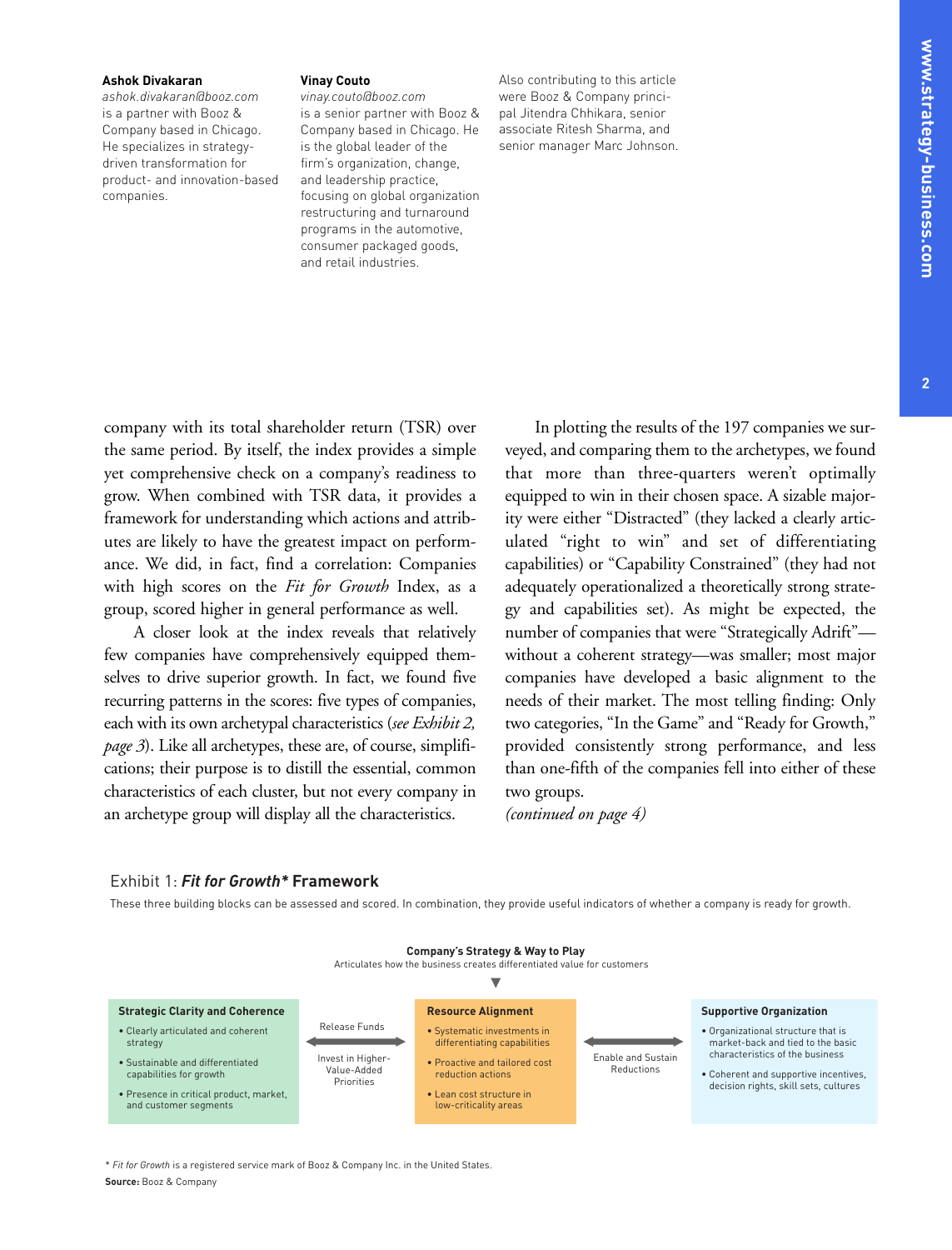#### Exhibit 2: **Five Archetypes of Fitness**

These profiles of company types are based on recurring patterns evident in the *Fit for Growth* Index results.

| <b>Strategically Adrift</b>                                                                                                                                                                                                                                                                                                                                                                                                                                                                                                                                                                                                                                                                  | <b>Distracted</b>                                                                                                                                                                                                                                                                                                                                                                                                                                                              | <b>Capability Constrained</b>                                                                                                                                                                                                                                                                                                                                                                                                                                                                                                                                                                                                | In the Game                                                                                                                                                                                                                                                                                                                                                                                                                                                                                          | <b>Ready for Growth</b>                                                                                                                                                                                                                                                                                                                                                                                                                                                                                                                                                                                                                                                                                 |
|----------------------------------------------------------------------------------------------------------------------------------------------------------------------------------------------------------------------------------------------------------------------------------------------------------------------------------------------------------------------------------------------------------------------------------------------------------------------------------------------------------------------------------------------------------------------------------------------------------------------------------------------------------------------------------------------|--------------------------------------------------------------------------------------------------------------------------------------------------------------------------------------------------------------------------------------------------------------------------------------------------------------------------------------------------------------------------------------------------------------------------------------------------------------------------------|------------------------------------------------------------------------------------------------------------------------------------------------------------------------------------------------------------------------------------------------------------------------------------------------------------------------------------------------------------------------------------------------------------------------------------------------------------------------------------------------------------------------------------------------------------------------------------------------------------------------------|------------------------------------------------------------------------------------------------------------------------------------------------------------------------------------------------------------------------------------------------------------------------------------------------------------------------------------------------------------------------------------------------------------------------------------------------------------------------------------------------------|---------------------------------------------------------------------------------------------------------------------------------------------------------------------------------------------------------------------------------------------------------------------------------------------------------------------------------------------------------------------------------------------------------------------------------------------------------------------------------------------------------------------------------------------------------------------------------------------------------------------------------------------------------------------------------------------------------|
| Low score on strategic<br>clarity and coherence<br>(regardless of scores in<br>resource alignment and<br>supportive organization)                                                                                                                                                                                                                                                                                                                                                                                                                                                                                                                                                            | Medium score on<br>strategic clarity and<br>coherence, and low or<br>medium score in both<br>resource alignment and<br>supportive organization                                                                                                                                                                                                                                                                                                                                 | High score on strategic<br>clarity and coherence,<br>and low or medium score<br>in both resource<br>alignment and supportive<br>organization                                                                                                                                                                                                                                                                                                                                                                                                                                                                                 | High score on both<br>strategic clarity and<br>coherence and on<br>resource alignment; low<br>or medium score on<br>supportive organization                                                                                                                                                                                                                                                                                                                                                          | High scores on all<br>attributes                                                                                                                                                                                                                                                                                                                                                                                                                                                                                                                                                                                                                                                                        |
| • Strategy and critical<br>priorities are unclear and<br>not widely understood,<br>even among top<br>management<br>• Differentiating<br>capabilities needed to win<br>in the market are not<br>clearly articulated or<br>exhibit large gaps<br>• Approach is fundamen-<br>tally reactive, with<br>strategic decisions being<br>easily swayed by external<br>events or competitors'<br>actions<br>· Susceptible to being<br>outflanked by competitors<br>or being left flat-footed by<br>fundamental shifts in their<br>industry<br>. With strategy unclear,<br>cost structure,<br>investments, and<br>organization are inevitably<br>misaligned and incapable<br>of driving high performance | • Generally middle-of-<br>the-pack in effectiveness<br>and efficiency, which<br>jeopardizes the<br>longer-term "right to win"<br>• Core elements of<br>strategy and some critical<br>capabilities exist at the<br>"table stakes" level, but<br>are not distinctive enough<br>to serve as a competitive<br>advantage<br>. Lack of a focused and<br>differentiated strategy<br>makes it difficult to<br>mobilize investment and<br>elevate performance to<br>top-quartile levels | • Category includes many<br>companies traditionally<br>thought of as competent<br>performers<br>• Have strong strategies,<br>and a coherent and<br>clearly articulated set of<br>capabilities<br>• However, execution isn't<br>keeping pace with intent-<br>critical areas of the<br>business may not be<br>receiving enough<br>investment, and cost<br>structure may be<br>misaligned with strategic<br>priorities<br>. May be held back by<br>inadequate practices,<br>processes, or<br>technologies<br>· Have a big-picture<br>understanding of what it<br>takes to win, but they<br>need more discipline in<br>execution | · From a market<br>effectiveness perspective,<br>doing almost everything<br>right<br>· Strategy is clear,<br>differentiated, and well<br>articulated<br>• Capabilities are<br>distinctive, well developed,<br>and drive clear competitive<br>advantage<br>. But are held back from<br>achieving full potential by<br>organizational attributes<br>(e.g., complicated matrix<br>structures, onerous<br>governance processes,<br>high leadership turnover,<br>talent gaps, or a<br>misaligned culture) | · Strategy is clear,<br>differentiated, well<br>articulated, and has<br>demonstrated resilience<br>to market and<br>environmental changes<br>• Capabilities are highly<br>advanced and lead the<br>industry<br>• Resources are<br>systematically directed to<br>initiatives and<br>opportunities with the<br>highest strategic and<br>financial returns<br>· Organizational<br>structures support key<br>capabilities, with talent in<br>the right places and<br>efficient decision making<br>· Market success rests on<br>a foundation of coherent,<br>proven, and sustainable<br>fundamentals, rather than<br>on transitory factors such<br>as managerial talent or<br>favorable market<br>conditions |
| Percent of<br>14%<br>companies:                                                                                                                                                                                                                                                                                                                                                                                                                                                                                                                                                                                                                                                              | 49%                                                                                                                                                                                                                                                                                                                                                                                                                                                                            | 20%                                                                                                                                                                                                                                                                                                                                                                                                                                                                                                                                                                                                                          | 11%                                                                                                                                                                                                                                                                                                                                                                                                                                                                                                  | 6%                                                                                                                                                                                                                                                                                                                                                                                                                                                                                                                                                                                                                                                                                                      |

**Source:** Booz & Company

### Calculating the *Fit for Growth* Index

The index assesses companies in three key areas: strategic clarity reinforced by an aligned group of capabilities; an aligned resource base and cost structure; and a supportive organization. Each company received a composite score from 1 to 5 based on its "fitness" in each of these areas (5 being the most fit). In calculating the scores, we weighted the three factors as follows: strategic clarity and coherence at 50 percent, resource alignment at 30 percent, and supportive organization at 20 percent. The second and third factors together constitute a com-

pany's execution capability. Thus, a company's index score is derived in equal parts from its strategy and its executional fitness. These weightings reflect our belief that strategy and execution are equally important in determining performance.

The three factors, in turn, were made up of several components, each with its own weighting. These subcomponents are:

• **Strategic clarity and coherence:** coherent strategy (15 percent), strong capabilities (10 percent), strong/coherent product portfolio (10 percent), presence in critical markets (15 percent)

• **Resource alignment:** systematic investments in differentiating capabilities (10 percent), thoughtful cost reduction (15 percent), and improvement initiatives aligned with strategy (5 percent)

• **Supportive organization:** speed and decisiveness (10 percent), strong leadership (5 percent), supportive culture (5 percent)

Our survey sample comprised 197 companies in 17 industries. Companies were chosen to yield a balanced sample including high, medium, and low financial performers in each industry, based on their total shareholder return over a twoyear period. To supplement our knowledge of the companies, we examined information from research databases, analysts' reports, earnings call transcripts, and business periodicals.

**3**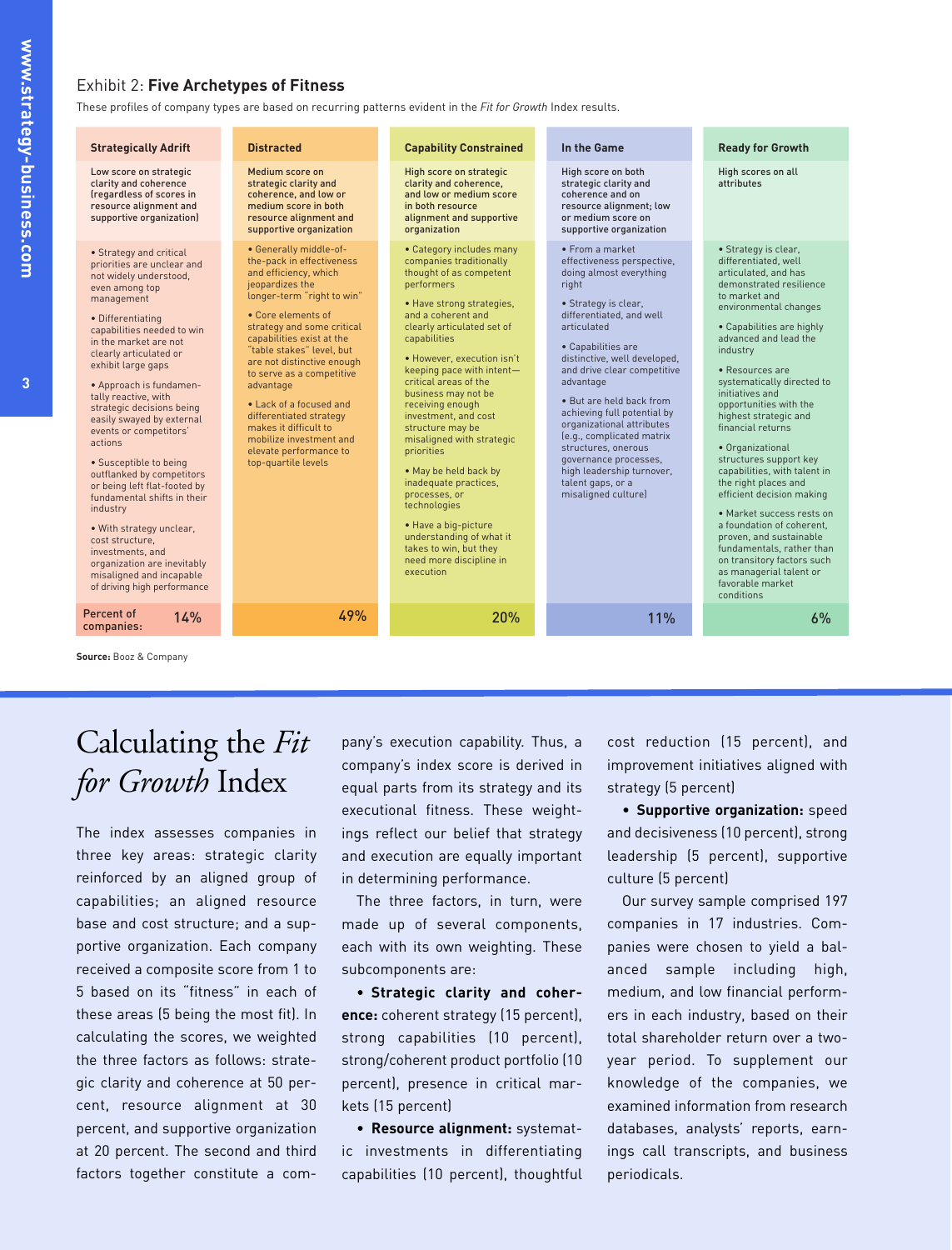#### **4**

#### **Performance and Readiness**

What does this analysis tell us about corporate performance? How does a company's "readiness for growth" affect its market return?

To measure the connection, we assigned each company a *Fit for Growth* Index score and compared it to the company's total shareholder return over the twoyear period from August 2010 through July 2012. Each company received a normalized TSR score between 0 and 100; 100 represented the company with the highest return in its industry segment, and 0 represented the company with the lowest.This form of calculation insulated the TSR results from external factors that might affect some sectors more than others—for example, higher-than-usual exposure to declines in spending due to the recession.

We found a strong correlation between shareholder return and levels of development in the key areas that make a company growth-ready. In addition, we discovered a clear "clumping" of archetypes. Those with similar patterns of development also had similar patterns of performance (*see Exhibit 3, page 5*).

Although the strength of the relationship varies by industry, our analysis confirms correlation. Almost three-quarters of companies with high index scores had high or medium-high TSR scores, and the companies with lower index scores had lower TSR scores (*see Exhibit 4, page 6*).

Once the link between the index scores and market returns was established, the next logical question became, What specific elements, if any, in the index framework best explain strong performance? To find out, for each of the 10 index subcomponents, we grouped our company sample into three bands (low,

medium, and high scorers) and calculated the average TSR for each of those bands. This allowed us to determine those subcomponents that had the biggest gap between high- and low-scoring companies. In general, we found distinct differences between the high and low TSR scorers. A few of the subcomponents within each of the building blocks (strategic clarity, resource alignment, and supportive organization) appear to have a particularly powerful impact on TSR scores. These are coherent strategy, strong capabilities, systematic investments, aligned initiatives, speed and decisiveness, and strong leadership. It should also be noted that even the high scorers in these areas achieved average TSR values of less than 60 on a scale from 0 to 100. This finding suggests that there is still room for improvement, even for this strongly performing peer group.

#### **Implications for Management**

Three distinct messages emerge from our research. First is the clear relationship between the index scores and market performance. Doing well on the attributes of the index matters.

Second, the majority of companies we analyzed have some distance to go before they can be considered truly ready for sustainable growth. Only about a fifth of our sample fell under a strongly positive archetype ("In the Game" or "Ready for Growth"). To close this gap, the other companies would need to fine-tune their strategies, raise their differentiating capabilities to world-class levels, back up those capabilities with judicious cost restructuring and sustained and focused investment, and redesign their organization to be truly "fit for purpose"—aligned with the needs of the business and the strategy.

*(continued on page 6)*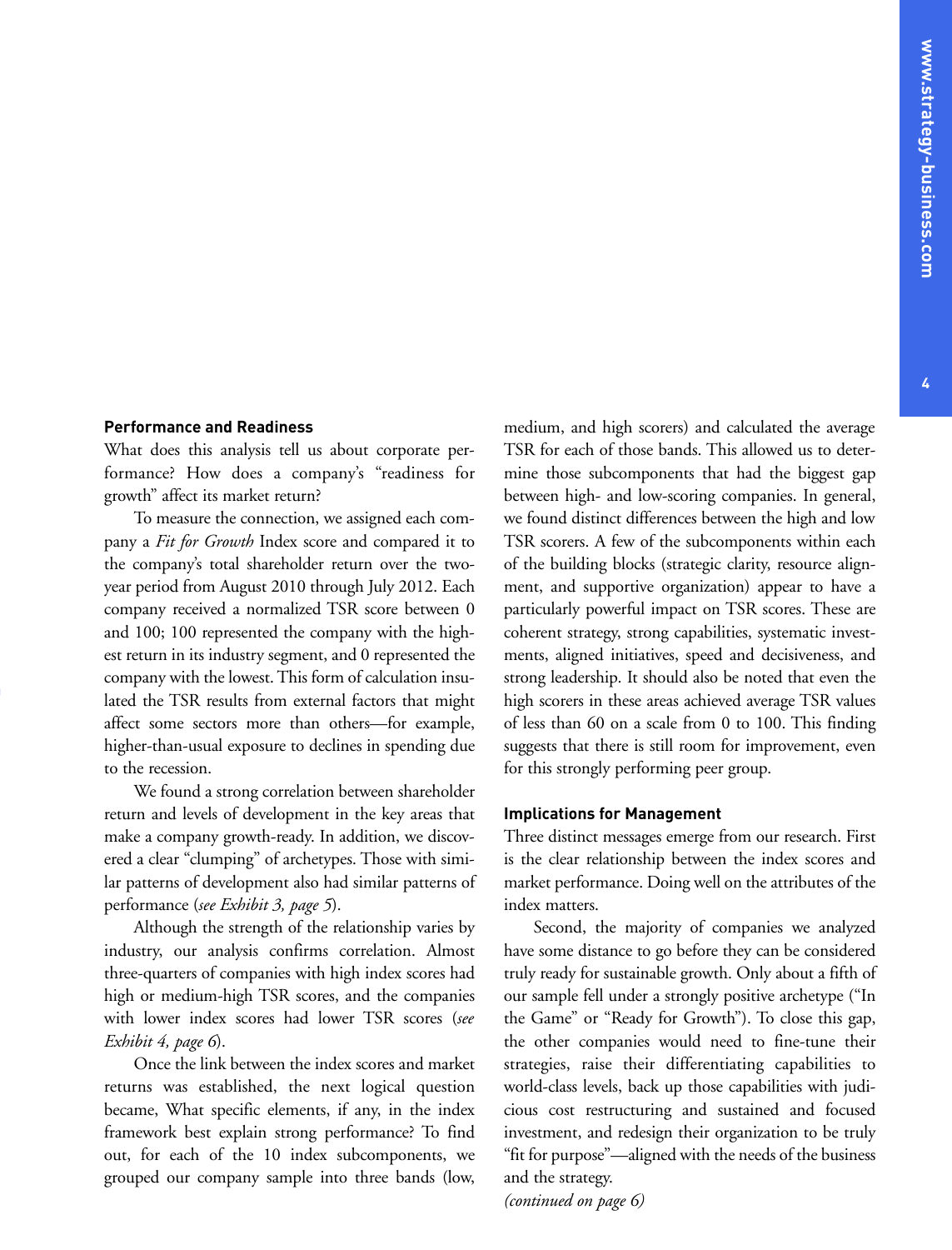**5**

**w**

# What a "Ready for Growth" Company Looks Like

Although every company is different, our analysis revealed a set of common characteristics that underpin many of the companies in the strongest "Ready for Growth" archetype. Consider these elements across the three building blocks of the framework:

#### • **Strategic clarity and coherence:**

At "Ready for Growth" companies, strategic priorities are specific, actionable, and—most critically widely understood at all levels of the company. Leaders make clear choices, striving for "best-in-class" prowess only in the distinctive capabilities that create sustainable competitive advantage, and accepting "good enough" in other areas.

Through rigorous, forward-looking review processes, they are able to keep their strategies relevant, sensing and rapidly adapting to market changes. They're quicker to innovate, are willing to make calculated big bets, and feel no qualms about killing investments that aren't paying off.

• **Resource alignment:** In the area of resource allocation, "Ready for Growth" companies employ a disciplined process that ensures adequate funding for high-growth, core activities. Clear and objective investment criteria prevent department rivalries and other parochial concerns from interfering with the allocation of funds to top corporate priorities. These companies manage spending strategically, making rigorous trade-offs based on cost transparency and a deep understanding of how they earn money. Acquisitions are made only if they

advance the company's strategic positioning, and never if the target won't be a good cultural fit.

• **Supportive organization:** "Ready for Growth" companies are organizationally efficient, flexible, and lean. They align their power structures and allocate decision rights in ways that best serve strategic priorities and business realities, rather than aligning them with historical legacies or individual agendas. They create nimble mechanisms for gover-nance and collaboration across business units. Talent management practices support key capabilities by moving the best people into pivotal roles. A coherent culture sets norms and expectations that reflect the requirements for success in the marketplace. An ethos of excellence and continuous improvement prevails, reinforced by systems that reward performance.

#### Exhibit 3: **The Correlation of the Index and Performance**

This diagram shows the comparative placement of 197 sample companies on scales showing performance (two-year normalized total shareholder return on the y-axis) and readiness for growth (the *Fit for Growth* Index score on the x-axis).



**Source:** Booz & Company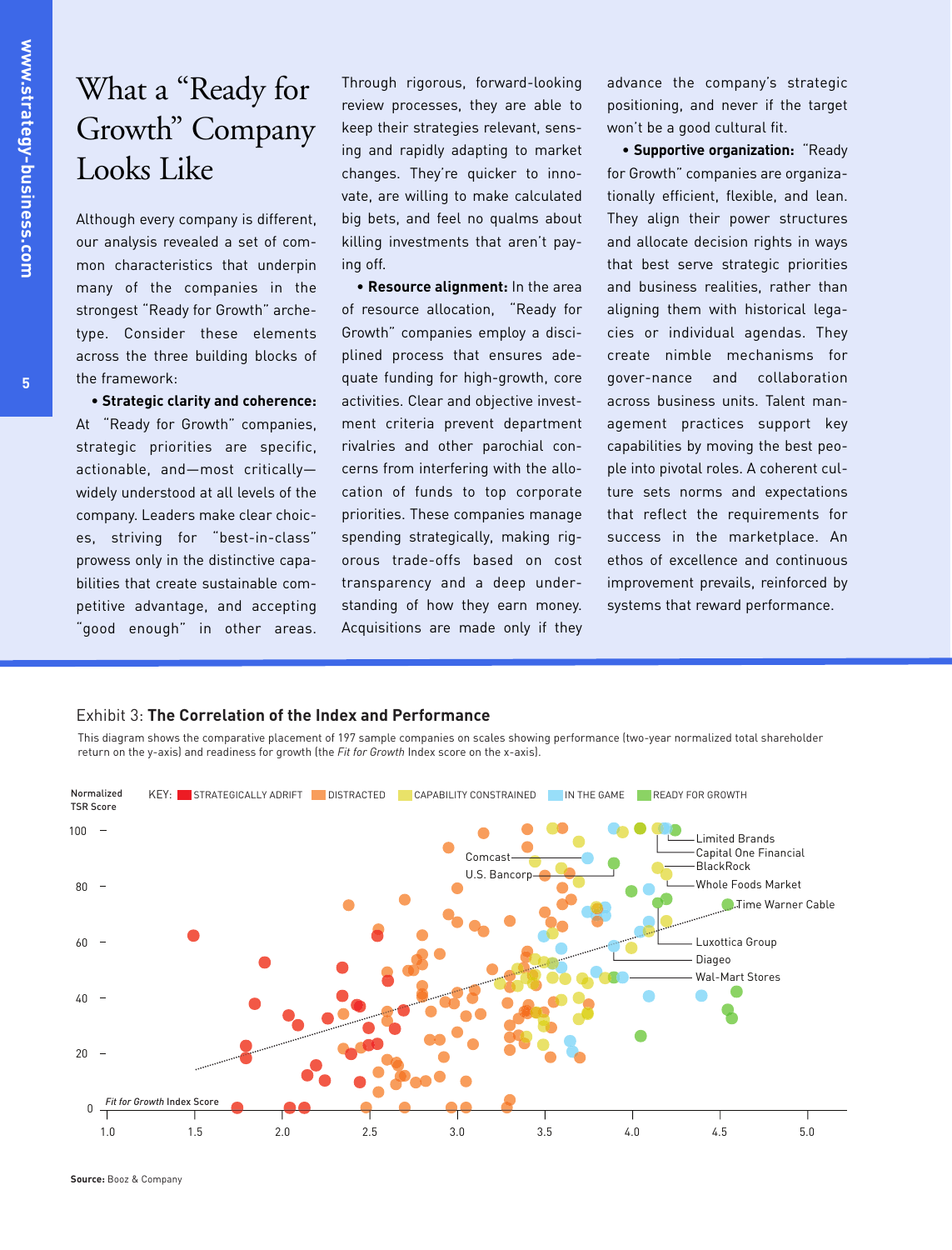#### Exhibit 4: **Distribution of Normalized TSR Scores by** *Fit For Growth* **Index Score**

Companies with higher index scores (at right) have better TSR profiles. The width of each column reflects the number of companies falling into that index score category.



**Source:** Booz & Company

Third, the archetypes reveal specific factors that appear to matter more than others in explaining performance. In a world of tough choices, these constitute the logical places where companies should focus their attention first.

To chart a path forward, a company can calculate its own index score and determine the archetype that most closely matches its situation. Then, it can develop an action plan, focusing on the highest-return levers, to improve performance. For most companies—those that fall under the "Distracted" archetype—an action path could include:

• A rigorous review of the capabilities needed to achieve a leading position in their industry, versus those that are secondary

• A dispassionate assessment of where they stand against these capabilities on two fronts: their level of effectiveness, and their relative levels of funding and investment

• An action plan to scale back in the less-critical areas, and a corresponding plan to redirect funds from these areas to more critical needs

• A series of targeted interventions within their organization to increase speed and quality of decision making

In the final analysis, most business leaders would agree that robust strategies, cost and investment management, and fine-tuned organizations are critical to performance. But they may not be aware of how much these factors can reinforce one another if the conditions are right. Mastering all three is the hard part, and our research shows that few companies do so. Making improvements requires a clearheadedness about one's strengths and weaknesses, an understanding of the links to performance, and the development of a detailed plan of attack to reap the benefits. As is often the case, a good portion of the answer ultimately lies in focus and execution. **+**

#### **Resources**

Deniz Caglar, Jaya Pandrangi, and John Plansky, "Is Your Company Fit for Growth?" *s+b,* Summer 2012: Manifesto of the three-part prescription to make companies ready for sustained expansion.

Paul Leinwand and Cesare Mainardi, *The Essential Advantage: How to Win with a Capabilities-Driven Strategy* (Harvard Business Review Press, 2011): Chapter 9 spells out a process for cutting costs while growing stronger.

Deniz Caglar, Marco Kesteloo, and Art Kleiner, "How Ikea Reassembled Its Growth Strategy," *s+b* (online only), May 7, 2012: Interview with Ian Worling, Ikea's director of business navigation, on the way this highly capable and frugal retailer moved forward after the Great Recession.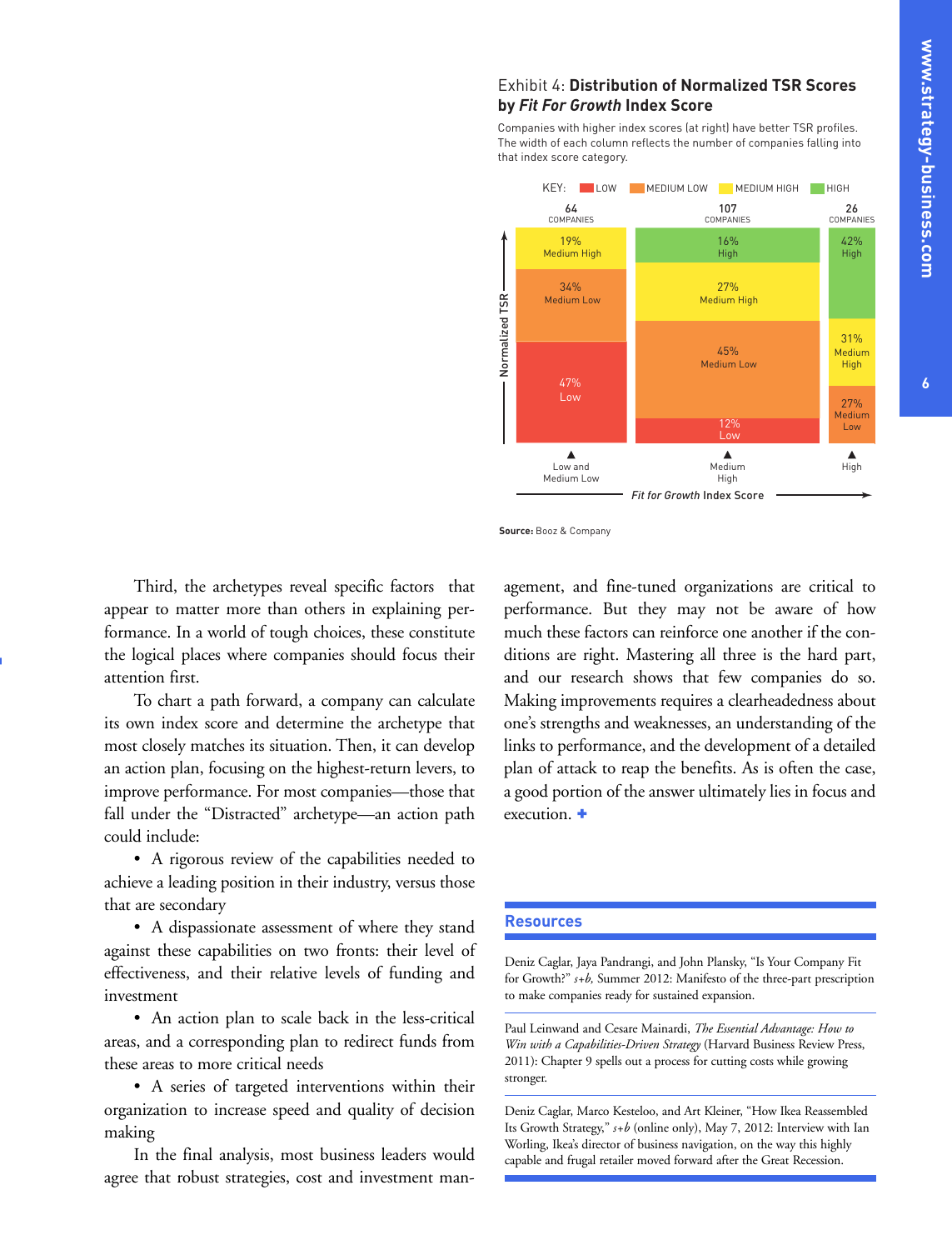## Consumer Products and the Power of Fitness

by Deniz Caglar, Jaya Pandrangi, and Thomas Ripsam

To test the relationship between index scores and shareholder return, we looked closely at the consumer packaged goods industry. This industry is a good proving ground for several reasons. It's a big industry with companies of all sizes that operate in markets around the world. Our sample comprised 23 companies in the food, beverage, household products, and related segments. Most are multinationals with a broad global presence.

These segments don't exhibit identical results, but they do share certain broad characteristics relevant to our analysis of the factors that affect long-term performance. Their common foundational elements—such as a similar distribution channel structure—support basic comparability across companies. Perhaps most important, relatively low barriers to entry make consumer products a wide-open competitive battleground, where companies live or die by smart strategies and sharp execution. To win, consumer products companies must offer something customers really want but can't get elsewhere. This requires a strategy that capitalizes on distinctive capabilities to create truly differentiated products. Companies can't execute such a strategy unless they optimize costs and tailor their organization to deliver on the value proposition that sets them apart from competitors.

How, then, do index scores line up

with shareholder return in the consumer products industry? We found a remarkably clear correlation (*see Exhibit A*).

The survey data also revealed which components of the index had the greatest impact on shareholder return. Gaps between high- and lowperforming companies were biggest in factors related to strategic clarity and coherence, and resource alignment. Differences between high- and medium-performing companies were most pronounced in the supportive organization category.

For deeper insight, we examined two particularly strong performers that embody the key principles of the *Fit for Growth* approach. Global beverage giant Diageo and Church & Dwight Company, a midsized company best known for its Arm & Hammer brand, stand out for the coherence of their strategies, the power of their differentiating capabilities, and their focused use of resources and organizational structures to create a right to win in the marketplace.

#### **Diageo**

Diageo is a global alcoholic beverages company with brands that include Johnnie Walker, Smirnoff, and Guinness. Diageo sells in more than 180 countries and derives 40 percent of its sales from emerging markets. These figures reflect the company's overarching growth strategy of expanding leading brands into new markets, using a tailored approach for each.

Diageo relies on a small set of differentiating capabilities: marketing, supply chain and distribution channel efficiencies, innovation, and joint business planning with customers (known as the "Diageo Way of Selling"). Capabilities are adapted to meet the needs of local markets. For example, Diageo cultivates a premium image in North America, and emphasizes product innovation to

#### Exhibit A: *The Fit for Growth* **Index and Consumer Packaged Goods**

Companies such as Kimberly-Clark, Mattel, and Brown-Forman have demonstrated an ability to produce sustained shareholder value. They also score high on the index. Consumer products manufacturers with low index scores produced lower two-year total shareholder returns.



**Source:** Booz & Company

**w**

**m**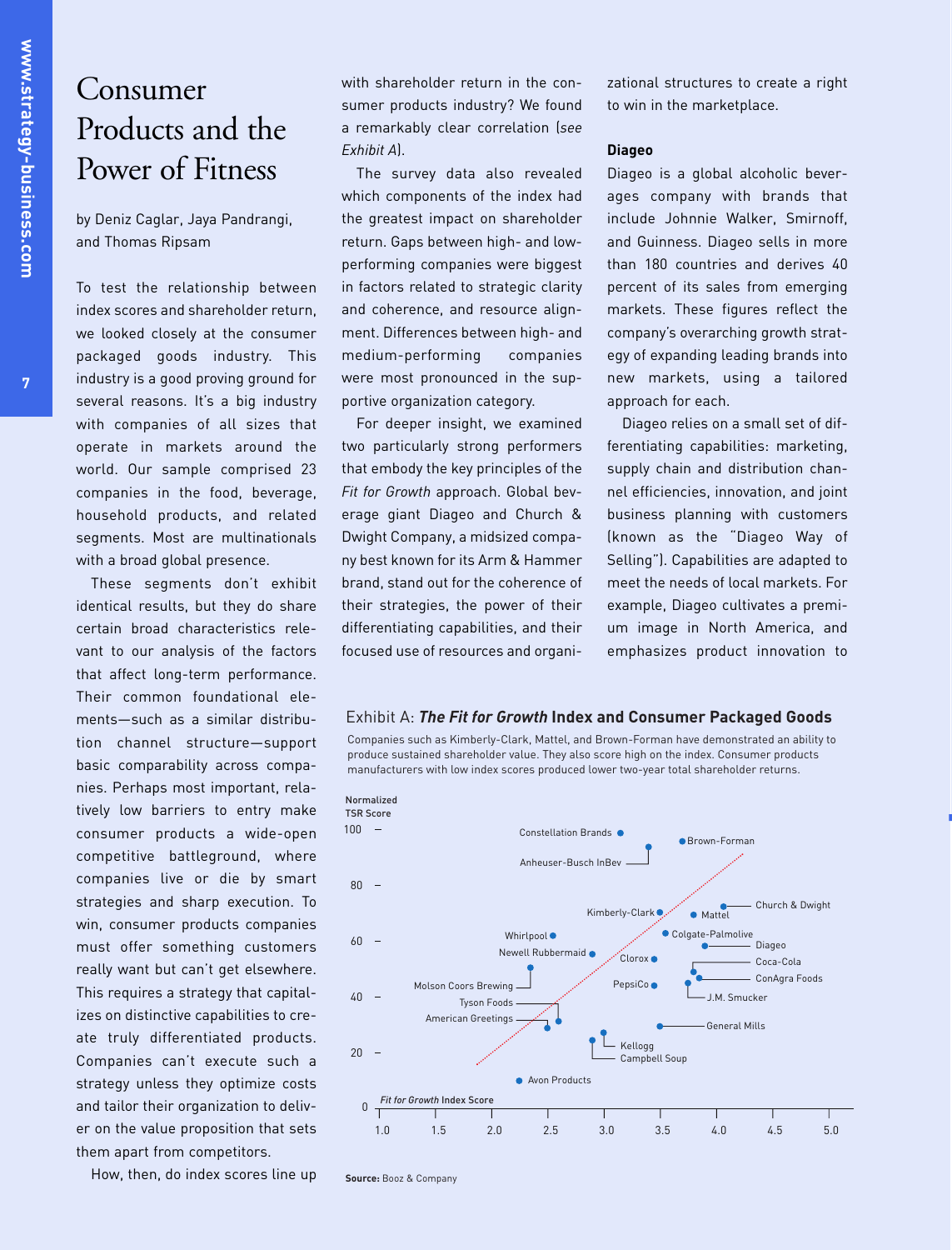**8**

middle-class consumers in emerging markets.

Diageo manages costs and investments to strengthen these key capabilities, in part by seeking efficiencies in other areas. It reduces costs through careful strategic sourcing of ingredients and other direct materials, operational optimization, alignment between its supply footprint and growth opportunities, and the use of valueenhancing distribution channels in emerging markets—to name a few of its tactics.

Diageo has built a fit-for-purpose, efficient, and effective organization. The company's geographic organization maximizes brand value by combining a focus on individual growth markets with a global marketing support system. Employee satisfaction scores are high; many employees praise Diageo's meritocratic culture, strong leadership, focus on results over "face time," social responsibility, diversity, and work– life balance.

#### **Church & Dwight**

Church & Dwight has assembled a strong portfolio of home-care and personal-care brands in both the premium and value categories. Its strategy emphasizes identifying and acquiring niche brands with untapped residual equity, such as Nair and Pepsodent. Church & Dwight mines this value by giving the brands wide distribution and prominent shelf space, then cross-pollinates and extends the brands into adjacent categories.

This strategy requires superior capabilities in areas such as brand extension, innovation in categories in which a brand is the market leader, and being a "fast follower" in niches in which it is a value player. Church & Dwight develops these capabilities through resource alignment.

Investments focus on brand development and marketing for a small set of "power brands" that drive growth at the company. Innovation investments focus on breakthroughs in areas of market leadership, such as condoms (Trojan), and closely follow market leaders in value niches such as baking soda (Arm & Hammer). More broadly, Church & Dwight fosters a financial culture that is highly focused on performance, supported by aggressive cost

management.

The approach has paid off for shareholders. Church & Dwight's TSR has ranked among the highest returns of the consumer products industry for most of the past decade.

#### Deniz Caglar

#### *deniz.caglar@booz.com*

is a partner with Booz & Company based in Chicago. He focuses on organizational design and cost fitness in the consumer packaged goods and retail industries.

#### Jaya Pandrangi

#### *jaya.pandrangi@booz.com*

is a partner with Booz & Company in Cleveland. Her work focuses on growth and cost fitness strategy for consumer products and retail companies.

#### Thomas Ripsam

#### *thomas.ripsam@booz.com*

is a partner with Booz & Company based in Munich. He specializes in strategy-based improvement of topline and bottom-line performance.